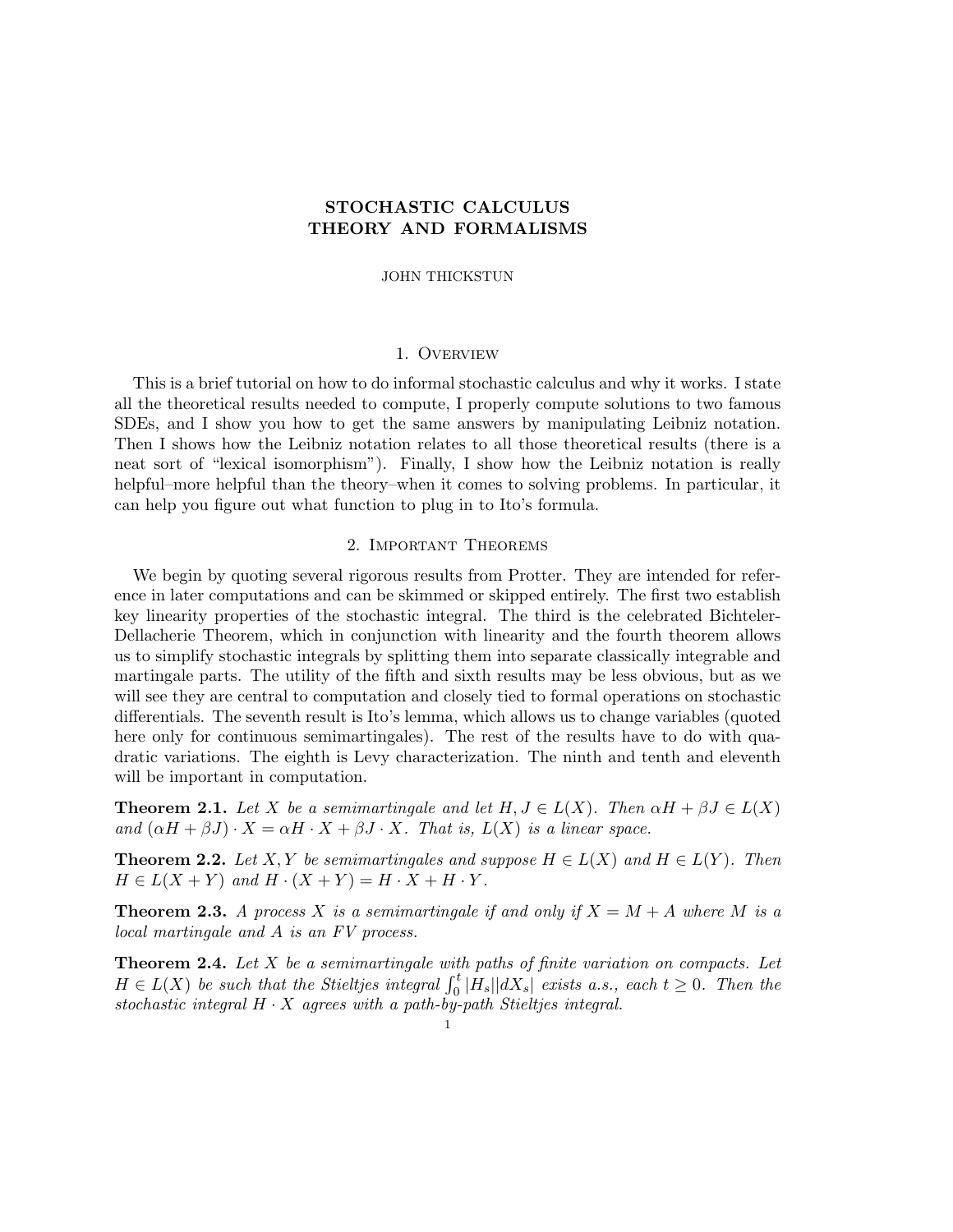#### 2 JOHN THICKSTUN

**Theorem 2.5.** Let X be a semimartingale with  $K \in L(X)$ . Then  $H \in L(K \cdot X)$  if and only if  $HK \in L(X)$ , in which case  $H \cdot (K \cdot X) = (HK) \cdot X$ .

**Theorem 2.6.** Let X, Y be semimartingales and let  $H \in L(X)$ ,  $K \in L(Y)$ . Then

$$
[H \cdot X, K \cdot Y]_t = \int_0^t H_s K_s d[X, Y]_s.
$$

**Theorem 2.7.** Let X be a continuous n-dimensional semimartingale and let  $f : \mathbb{R}^n \to \mathbb{R}$ have continuous second order partial derivatives. Then  $f(X)$  is a semimartingale and the following formula holds:

$$
f(X_t) - f(X_0) = \sum_{i=1}^n \int_0^t \frac{\partial f}{\partial X_i}(X_s) dX_s^i + \frac{1}{2} \sum_{1 \le i,j \le n} \int_0^t \frac{\partial^2 f}{\partial X_i \partial X_j}(X_s) d[X^i, X^j]_s.
$$

**Theorem 2.8.** A stochastic process  $X$  is a standard Brownian motion if and only if it is a continuous local martingale with  $[X, X]_t = t$ .

**Theorem 2.9.** Let X and Y be two semimartingales. Then  $\Delta[X, Y] = \Delta X \Delta Y$ .

**Theorem 2.10.** Let  $X$  be a quadratic pure jump semimartingale. Then for any semimartingale Y we have

$$
[X,Y]_t = X_0 Y_0 + \sum_{0 < s \le t} \Delta X_s \Delta Y_s.
$$

**Theorem 2.11.** If X is adapted, cadlag, with paths of finite variation on compacts, then X is a quadratic pure jump semimartingale.

### 3. THE SETUP

Let X be a semimartingale and  $H \in L(X)$ . Then by theorems 3 and 2 respectively,

$$
\int_0^t H_t dX_t = \int_0^t H_t d(M_t + A_t) = \int_0^t H_t dM_t + \int_0^t H_t dA_t.
$$

Observe that by theorem 4, the latter integral is simply a classical Stieltjes integral. Of course, if A is absolutely continuous in  $t$  then we have the classical result

$$
\int_0^t H_t dA_t = \int_0^t H_t A'_t dt = \int_0^t \mu(H_t, t) dt.
$$

It now seems natural to consider the class of integral equations

$$
H_t = \int_0^t \mu(H_t, t)dt + \int_0^t \sigma(H_t, t)dM_t.
$$

Such equations are more commonly expressed in differential form. We can transform the above equation into a (formal) differential equation by taking a formal derivative:

$$
dH_t = \mu(H_t, t)dt + \sigma(H_t, t)dM_t.
$$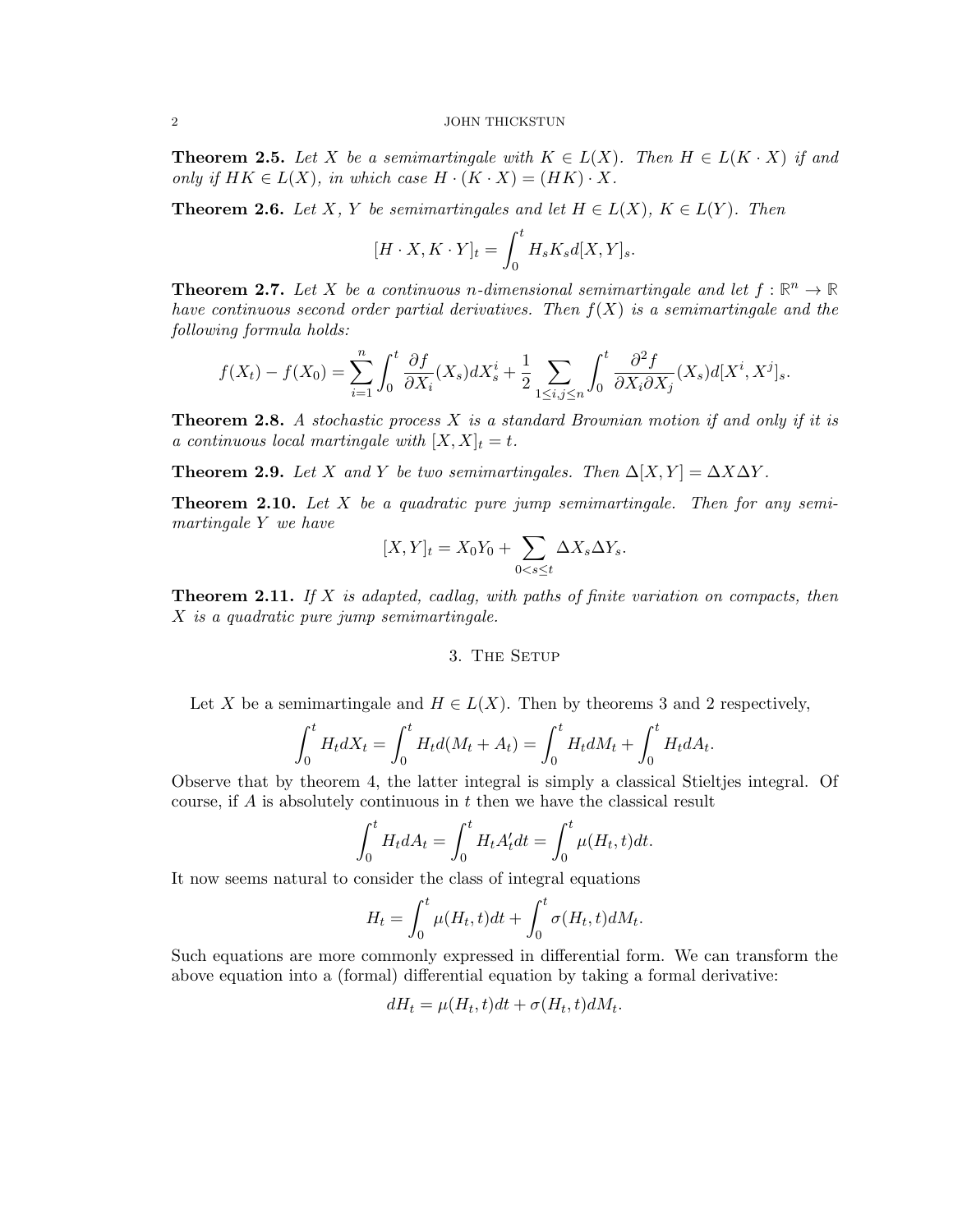Martingales are not very differentiable and so it is theoretically difficult to make sense of this expression except as a notational shorthand for the integral version. Brownian motion in particular is nowhere differentiable. The following theorem gives some insight into the difficulty of talking about martingale differentials.

**Theorem 3.1.** Let M be a local martingale with continuous paths. If  $[M, M]_t = 0$  for all t then  $M_t = 0$  for all t.

Because martingales don't drift, their variation is of the jittery, non-smooth, quadratic type. Nevertheless, stochastic differential equations are intuitively evocative formulas. The equation under consideration tells us that H evolves locally by a drift determined by  $\mu$  and a random martingale diffusion determined by  $\sigma$ .

# 4. Examples

Let's now consider some specific stochastic differential equations. A particularly famous example is geometric brownian motion:

$$
dH_t = \mu H_t dt + \sigma H_t dB_t
$$

The dynamics of this equation are clear: it drifts and diffuses proportional to its current value. We will proceed to solve the equation in two ways. First, we will convert it to an integral equation and derive our solution using the theorems described at the top of this paper. Second, we will operate directly with the differential equation using Leibniz-style formal manipulations. Following after the theoretically justified approach, it will become clear that these formal manipulations are actually just a veneer on the deeper theory.

**Proposition 4.1.** If  $H$  is geometric brownian motion then

$$
H_t = H_0 \exp ((\mu - \sigma^2/2)t + \sigma B_t).
$$

*Proof.* We begin by converting the differential characterization of  $H$  to integrals:

$$
H_t = H_0 + \mu \int_0^t H_t dt + \sigma \int_0^t H_t dB_t.
$$

The first integral above is newtonian (theorem 4) so we will focus our attention on the more difficult brownian term. By Ito's lemma (theorem 7) using  $f(x) = \log(x)$  we have

$$
\log(H_t/H_0) = \int_0^t \frac{dH_t}{H_t} - \frac{1}{2} \int_0^t \frac{d[H, H]_t}{H_t^2}.
$$

And by the integral dynamics of  $H_t$ , linearity (theorem 2) and associativity (theorem 5) respectively

$$
\int_0^t \frac{dH_t}{H_t} = \int_0^t \frac{1}{H_t} d\left(\mu \int_0^t H_t dt + \sigma \int_0^t H_t dB_t\right)
$$
  
= 
$$
\int_0^t \frac{1}{H_t} d\left(\mu \int_0^t H_t dt\right) + \int_0^t \frac{1}{H_t} d\left(\sigma \int_0^t H_t dB_t\right) = \mu \int_0^t dt + \sigma \int_0^t dB_t = \mu t + \sigma B_t.
$$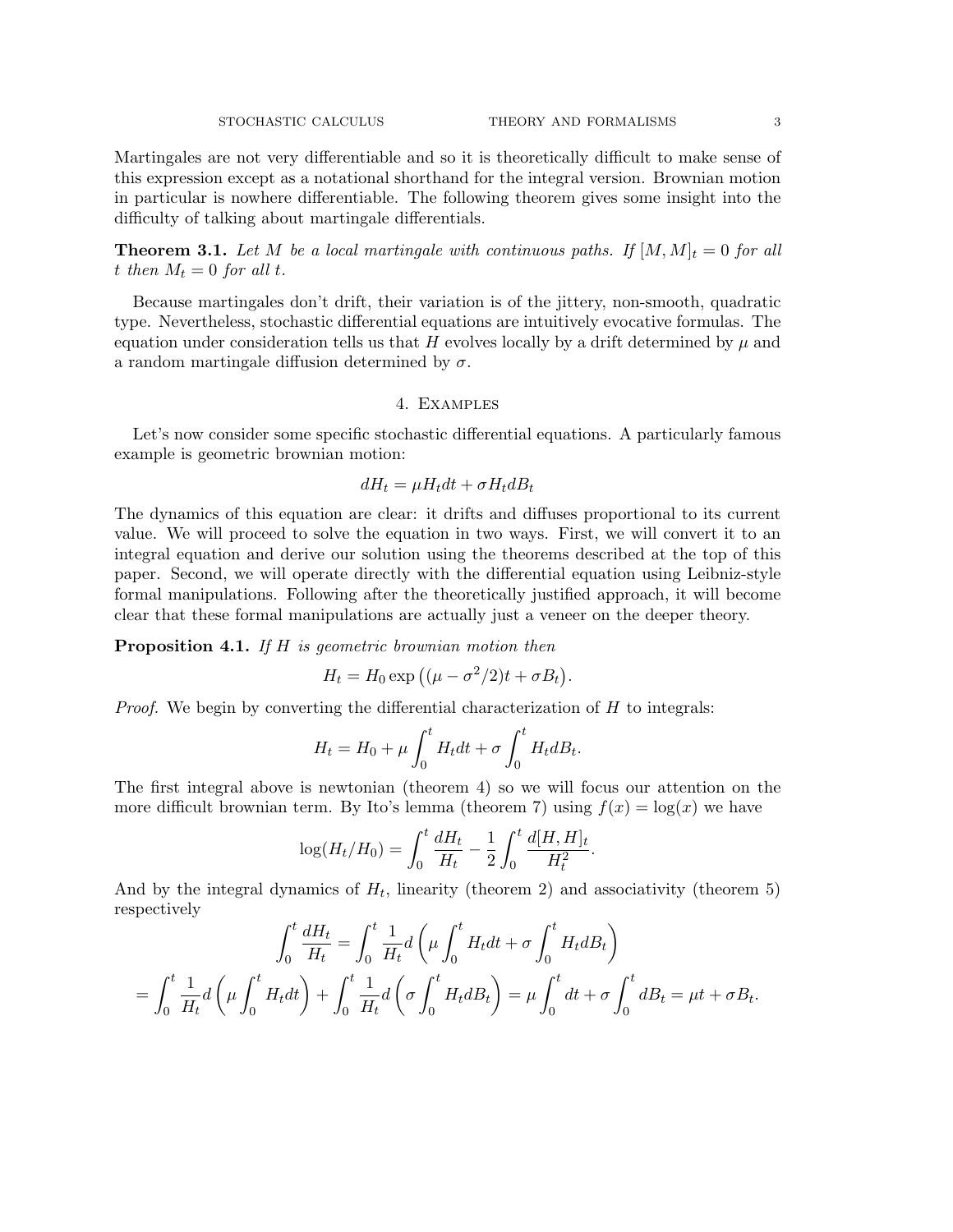# 4 JOHN THICKSTUN

By theorem 6, the above calculation, bilinearity of quadratic variation, and theorem 8 respectively

$$
\int_0^t \frac{d[H, H]_t}{H_t^2} = \left[ \int_0^t \frac{dH_t}{H_t}, \int_0^t \frac{dH_t}{H_t} \right]
$$
  
=  $[\mu t, \mu t] + 2[\mu t, \sigma B_t] + [\sigma B_t, \sigma B_t] = \mu^2[t, t] + 2[\mu t, \sigma B_t] + \sigma^2[B_t, B_t].$ 

Because t is FV, combining theorems 11 and 10 we have  $[t, t] = 0$ . And combining theorems 11 and 9 gives us  $[\mu t, \sigma B_t] = 0$ . By these results and Levy characterization (theorem 9) the above reduces to

$$
\sigma^2[B_t, B_t] = \sigma^2 t.
$$

We therefore have

$$
\log(H_t/H_0) = \mu t + \sigma B_t - \frac{\sigma^2}{2}t = \left(\mu - \frac{\sigma^2}{2}\right)t + \sigma B_t.
$$

And exponentiating gives us our result.

Let us now repeat this calculation, making indiscriminate use of formal manipulations.

*Proof.* We recall that if  $H$  is geometric brownian motion then

$$
dH_t = \mu H_t dt + \sigma H_t dB_t.
$$

First, let's write down a formal differential analog to Ito's lemma (theorem 7):

$$
df = \frac{\partial f}{\partial H_t} dH_t + \frac{1}{2} \frac{\partial^2 f}{\partial H_t^2} d[H_t, H_t].
$$

Using  $f(x) = \log(x)$  and replacing the quadratic variation term with a formal "square" this becomes

$$
d\log(H_t) = \frac{dH_t}{H_t} - \frac{dH_t^2}{2H_t^2}
$$

.

Substituting the differential dynamics of  $H_t$  we have

$$
\frac{dH_t}{H_t} = \frac{\mu H_t dt + \sigma H_t dB_t}{H_t} = \mu dt + \sigma B_t.
$$

Turning to the second term, we must now deal with the differential "square." Substituting in our sde,

$$
dH_t^2 = (\mu H_t dt + \sigma H_t dB_t)^2 = \mu^2 H_t^2 dt^2 + 2\mu \sigma H_t^2 dt dB + \sigma^2 H_t^2 dB_t^2.
$$

We will use the heuristics  $dt^2 = 0$ ,  $dt dB = 0$  and  $dB = \sqrt{\frac{d}{dt}}$ dt, which give us

$$
dH_t^2 = \sigma^2 H_t^2 \sqrt{dt}^2 = \sigma^2 H_t^2 dt.
$$

It follows that

$$
\frac{dH_t^2}{H_t^2} = \sigma^2 t.
$$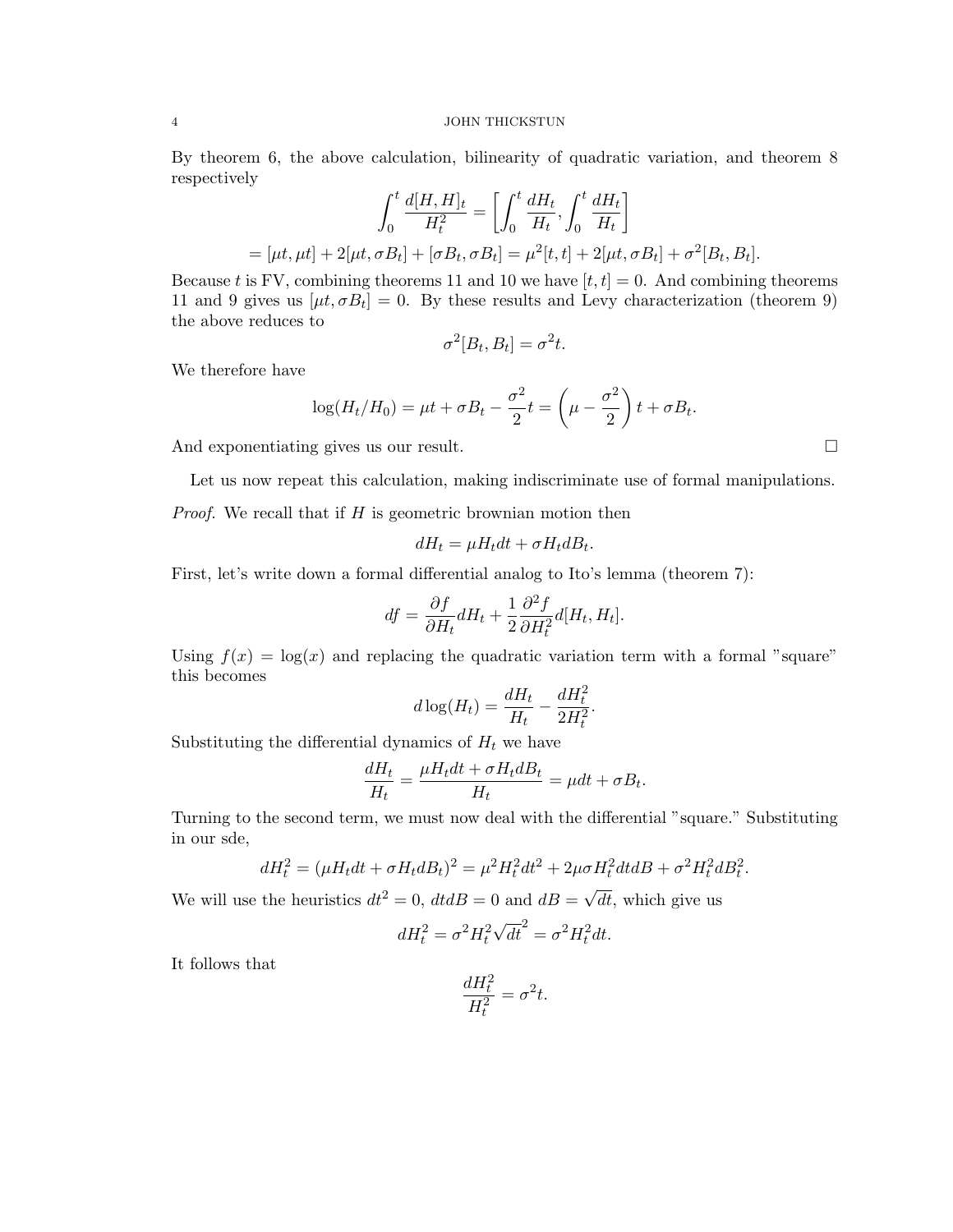Putting this all together,

$$
d\log(H_t) = \left(\mu - \frac{\sigma^2}{2}\right)dt + \sigma dB_t.
$$

And formally integrating this expression gives us our result:

$$
\log(H_t) - \log(H_0) = \left(\mu - \frac{\sigma^2}{2}\right)t + \sigma B_t
$$

Let's take a look at a second derivation before stepping back to abstract what we've learned here. This next result is an example of an Ornstein-Uhlenbeck process. As before we will first give a theoretically justified proof.

**Proposition 4.2.** Suppose H has differential dynamics  $dH_t = -\alpha H_t dt + \sigma dB_t$ . Then

$$
H_t = e^{-\alpha t} \left( H_0 + \sigma \int_0^t e^{\alpha s} dB_s \right).
$$

Proof. By formal integration, we can rewrite the dynamics of H as

$$
H_t = -\alpha \int_0^t H_t dt + \sigma \int_0^t dB_s.
$$

By Ito's lemma, using  $f(x, t) = xe^{at}$  and suppressing terms with vanishing quadratic variation,

$$
H_t e^{at} = H_0 + \int_0^t e^{as} dH_s + \alpha \int_0^t H_s e^{as} ds.
$$

Focusing on the second term, from the integral dynamics of  $H_t$ , linearity (theorem 2) and associativity (theorem 5) respectively,

$$
\int_0^t e^{as} dH_t = \int_0^t e^{as} d\left(-\alpha \int_0^t H_s ds + \sigma \int_0^t dB_s\right)
$$

$$
= -\alpha \int_0^t H_s e^{as} dt + \sigma \int_0^t e^{as} dB_s
$$

And substituting this back in to our earlier expression gives us

$$
H_t e^{\alpha t} = H_0 + \sigma \int_0^t e^{\alpha s} dB_s.
$$

Before giving the informal derivation, let's pause and make a couple observations. First, this computation proceeded almost identically to the computation for geometric brownian motion. Where it varied, it actually went a little easier because all the quadratic variation terms dropped out. We will now proceed with the differential version.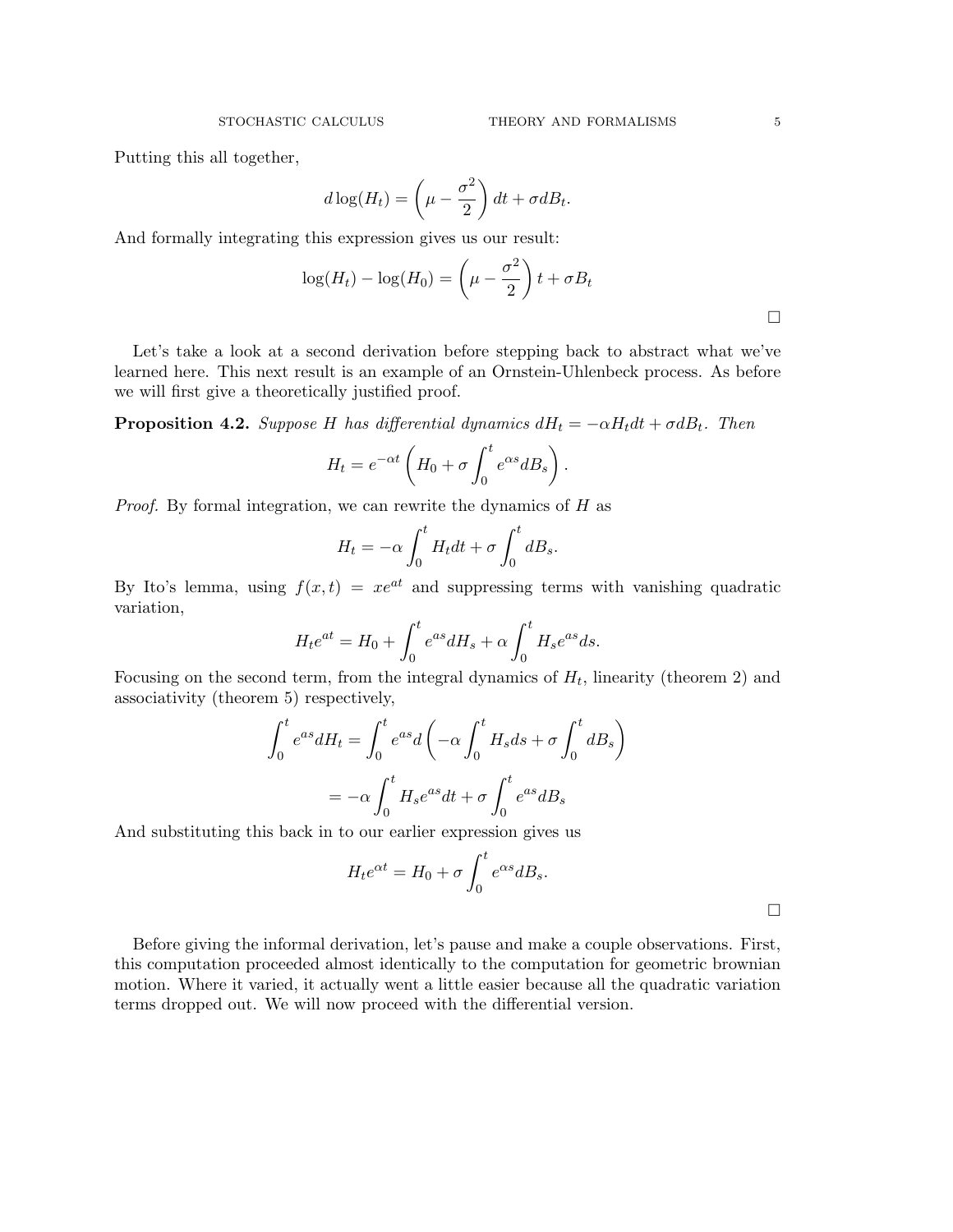Proof. We recall that the differential dynamics of H are given by

$$
dH_t = -\alpha H_t dt + \sigma dB_t.
$$

By Ito's lemma we have

$$
df = \frac{\partial f}{\partial H_t} dH_t + \frac{\partial f}{\partial t} dt + \frac{1}{2} \frac{\partial^2 f}{\partial H_t^2} dH_t^2.
$$

And using  $f(x, t) = xe^{\alpha t}$  gives us

$$
df(H_t, t) = e^{\alpha t} dH_t + \alpha H_t e^{\alpha t} dt.
$$

Substituting in the differential dynamics for  $H_t$ ,

$$
df(H_t, t) = e^{\alpha t}(-\alpha H_t dt + \sigma dB_t) + \alpha H_t e^{\alpha t} dt = \sigma e^{\alpha t} dB_t.
$$

And by formal integration we may conclude that

$$
H_t e^{\alpha t} = H_0 + \sigma \int_0^t e^{\alpha s} dB_s.
$$

 $\Box$ 

# 5. The Informal Formulas

Let's now step back and talk about what we've done. I'm going to go through and, tongue in cheek, reformulate the theorems given at the start of this paper with corresponding propositions about differentials. Perhaps we can call them formal theorems, or maybe just formulas.

# Formula 5.1.

$$
\int (\alpha H + \beta J) dX = \alpha \int H dX + \beta \int J dX.
$$

Formula 5.2.

$$
\int Hd(X+Y) = \int HdX + \int HdY.
$$

Formula 5.3.

 $X = M + A$ .

Formula 5.4. If  $X = A$  then

$$
\int X = \int A.
$$

Formula 5.5.

$$
\int X d\left(\int Y dZ\right) = \int XY dZ.
$$

Formula 5.6.

$$
dH_t^2 = (dH_t)^2
$$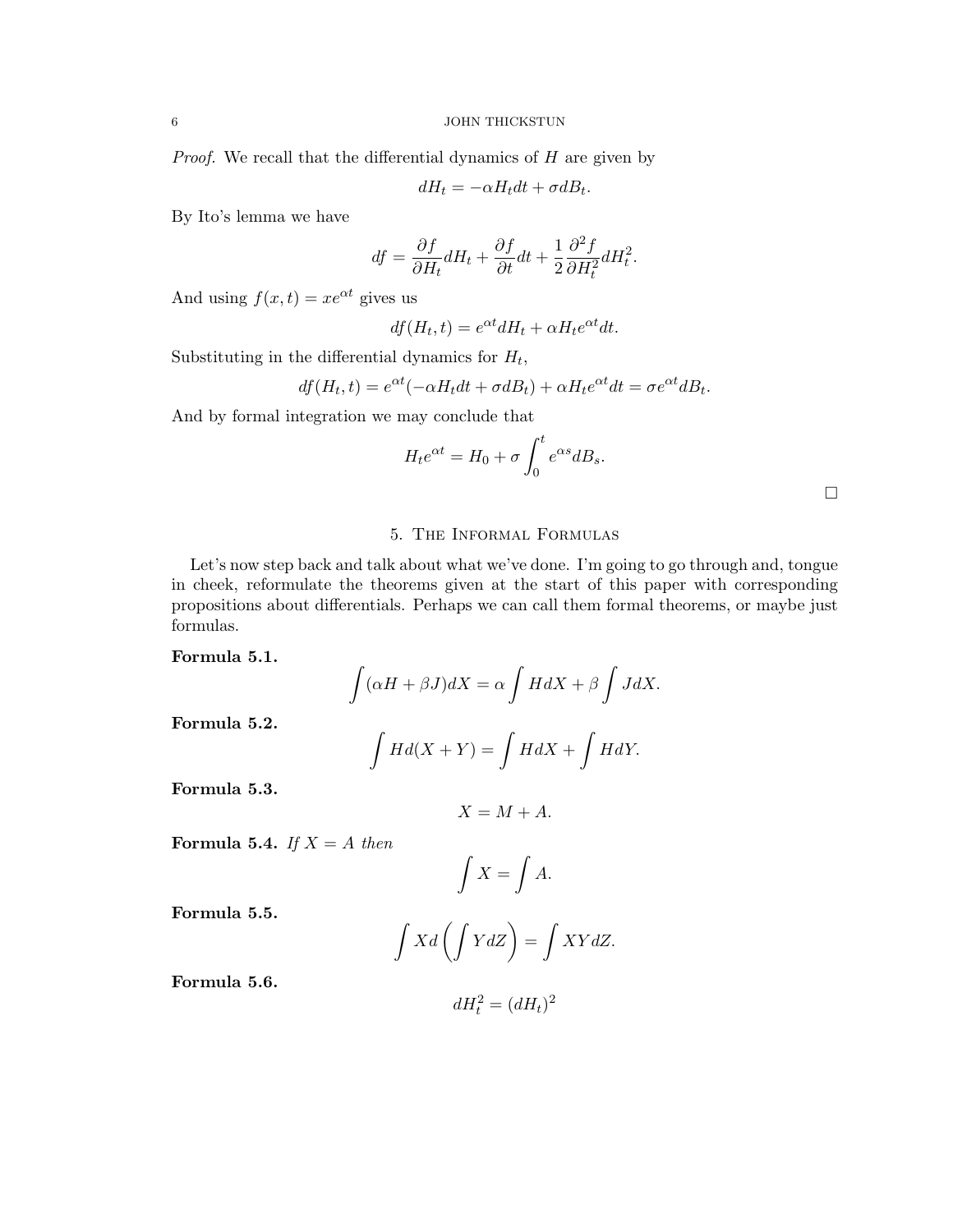Formula 5.7.

$$
df = \sum_{i=1}^{n} \frac{\partial f}{\partial X_i} dX_i + \frac{1}{2} \sum_{1 \le i,j \le n} \frac{\partial^2 f}{\partial X_i \partial X_j} dX_i X_j.
$$

We can encapsulate the final four theorems in a single heuristic about newtonian and brownian differentials.

### Formula 5.8.

$$
dt^2 = dtdB = dBdt = 0; \quad dB^2 = \sqrt{dt}.
$$

The most difficult step in computing stochastic integrals is, perhaps, finding the appropriate function  $f$  with which to invoke Ito's lemma. The differential formalism can be very helpful for us here. So far, we have mimicked our integral derivations when working with differentials. We did this deliberately, because it allowed us to see the connections between the theory and the formalisms. But now let us break from theory and see how useful the formalisms can be in helping us compute.

# 6. Conclusion

Returning to geometric brownian motion, we recall that the single-variable Ito formula is given by

$$
df = \frac{\partial f}{\partial H_t} dH_t + \frac{1}{2} \frac{\partial^2 f}{\partial H_t^2} dH_t^2.
$$

In our earlier derivation we immediately chose  $f(x) = \log(x)$ , pulling a function out of thin air that magically resolved the equations. Now we will pretend ignorance, and proceed as if we did not know the correct choice of  $f$ . Instead, we will immediately substitute the differential dynamics of  $H$  into this formula:

$$
df = \frac{\partial f}{\partial H_t}(\mu H_t dt + \sigma H_t dB_t) + \frac{1}{2} \frac{\partial^2 f}{\partial H_t^2} dH_t^2.
$$

We can also resolve the differential square to  $\sigma^2 H_t^2 dt$ . Simplifying algebraically yields

$$
\left(\mu H_t \frac{\partial f}{\partial H_t} + \frac{\sigma^2}{2} H_t^2 \frac{\partial^2 f}{\partial H_t^2}\right) dt + \sigma H_t \frac{\partial f}{\partial H_t} dB_t.
$$

And now it is clear that substituting  $f(x) = \log(x)$  makes all the complications disappear.

Now suppose H follows the Ornstein-Uhlenbeck diffusion from above. Recall that Ito's lemma tells us

$$
df = \frac{\partial f}{\partial H_t} dH_t + \frac{\partial f}{\partial t} dt + \frac{1}{2} \frac{\partial^2 f}{\partial H_t^2} dH_t^2.
$$

Substituting the differential dynamics gives us

$$
df = \frac{\partial f}{\partial H_t}(-\alpha H_t dt + \sigma dB_t) + \frac{\partial f}{\partial t}dt + \frac{1}{2}\frac{\partial^2 f}{\partial H_t^2}dH_t^2
$$
  
=  $\left(-\alpha H_t \frac{\partial f}{\partial H_t} + \frac{\partial f}{\partial t}\right)dt + \sigma \frac{\partial f}{\partial H_t}dB_t + \frac{1}{2}\frac{\partial^2 f}{\partial H_t^2}dH_t^2.$